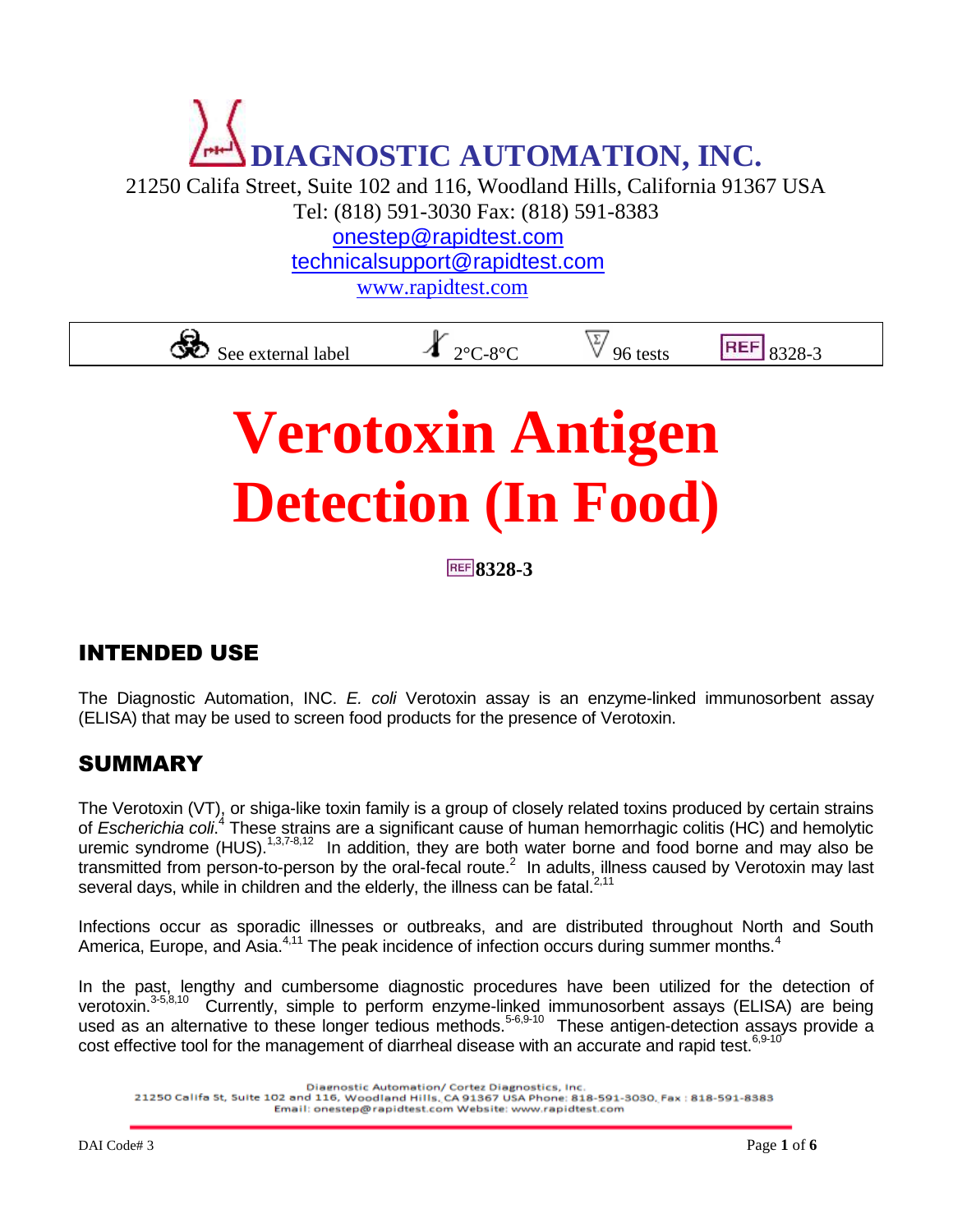#### PRINCIPLE OF PROCEDURE

During the first incubation, Verotoxin antigen in the sample is captured by antibodies attached to the wells. The second incubation adds an additional anti-Verotoxin antibody cocktail that "sandwiches" the antigen. The next incubation attaches horseradish peroxidase to the sandwich. After washings to remove unbound enzyme, a chromogen is added which develops a blue color in the presence of the enzyme complex and peroxide. The stop solution ends the reaction and turns the blue color to yellow.

#### REAGENTS

- Test strips: microwells containing rabbit anti-Verotoxin (VT1 &VT2) antibodies- 96 test wells.
- Test strip holder: One (1)
- Negative Control: One (1) vial containing 2 ml of a buffered base.
- Positive Control: One (1) vial containing 2 ml of inactivated Verotoxin antigen in a buffered base.
- Reagent 1: One (1) bottle containing 11 ml of monoclonal anti-Verotoxin antibodies in a buffer with preservative.
- Reagent 2: One (1) bottle containing 11 ml of an anti-mouse antibody conjugated to horseradish peroxidase in a buffer with preservative.
- Chromogen: One (1) bottle containing 11 ml of the chromogen tetramethylbenzidine (TMB).
- Wash concentrate solution (20X): Two (2) bottles containing 25 ml of concentrated buffer and surfactant with preservative.
- Stop solution: One (1) bottle containing 11 ml of 1 M phosphoric acid.

#### **Additional Materials Required:**

- Stomacher (Tekmar stomacher lab-blender 400) or blender
- Shaking or similar incubator
- Microelisa plate reader capable of reading bichromatically at 450/650 nm (optional)
- Incubator, 37 °C
- Pipetter, 100 µl
- Disposable micropipette tips
- Microbiological media and antibiotics for preparation of necessary enrichment broths and plating media:

Novobiocin (Sigma N1628)

Modified EC broth (BBL #11187 or Difco #0314-01-0)

- Appropriate containers for storage and disposal of materials potentially contaminated with infectious agents
- Data record sheets
- Disinfecting Solution

#### PRECAUTIONS

Do not use solutions if they precipitate or become cloudy. Exception: Wash concentrate may precipitate during refrigerated storage but will dissolve upon warming.

Diagnostic Automation/ Cortez Diagnostics, Inc.

21250 Califa St, Suite 102 and 116, Woodland Hills, CA 91367 USA Phone: 818-591-3030, Fax : 818-591-8383 Email: onestep@rapidtest.com Website: www.rapidtest.com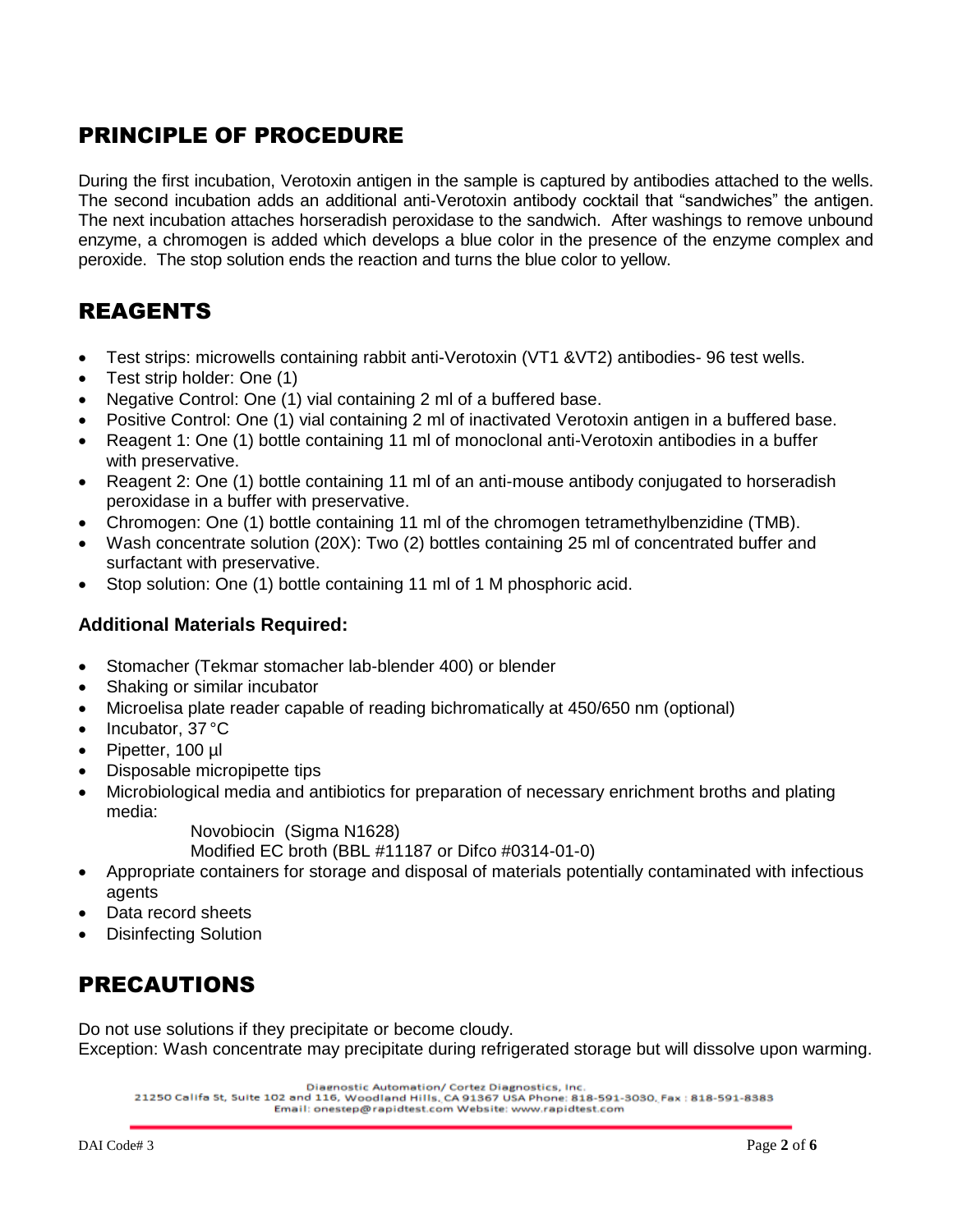Do not add azides to the samples or any of the reagents. Controls and some reagents contain a preservative. Treat all reagents and samples as potentially infectious materials.

#### STORAGE CONDITIONS

Reagents, strips and bottled components: Store between  $2 - 7$  °C. Squeeze bottle containing diluted wash buffer may be stored at room temperature.

#### REAGENT PREPARATION WASH BUFFER

Remove cap and add contents of one bottle to 475 ml DI water. Transfer contents of diluted wash buffer into a squeeze bottle (small tip bottle).

#### MEDIUM PREPARATION

Modified EC broth with Novobiocin (mEC+n)

1. Combine the following components with 1 liter of distilled water (if prepared media is not used):

| Tryptone                     | 20.0 g           |
|------------------------------|------------------|
| Lactose                      | 5.0 <sub>g</sub> |
| $\mathsf{K}_2\mathsf{HPO}_4$ | 4.0 g            |
| $KH_2PO_4$                   | 1.5 <sub>g</sub> |
| NaCl                         | 5.0 g            |
| Bile Salt #3                 | 1.5 a            |

pH adjusted to  $6.9 \pm 0.1$ 

- 2. Autoclave at 121 °C for 15 minutes.
- 3. Allow to cool to room temperature and add 1 ml of a filter sterilized aqueous solution of 20 mg/ml Novobiocin. (for 225 ml add 0.225 ml of Novobiocin solution.) Final concentration should be 20 µg/ml.

#### SAMPLE PREPARATION

- 1. Add 225 ml of mEC+n to 25 g food product in a sterile stomacher bag or blender jar.
- 2. Stomach or blend sample and broth for 2 minutes.
- 3. Transfer stomacher bag to shaker at 37 °C or alternatively transfer contents of blender jar to a sterile flask and attach to shaker.
- 4. Incubate stomacher bags or flasks at 37 °C with shaking (120 rpm) for 18 hours.
- 5. Remove a 1 ml aliquot from each sample and place in a separate clean screw top test tube. This is the sample that will be used in the assay.

Diagnostic Automation/ Cortez Diagnostics, Inc.

21250 Califa St, Suite 102 and 116, Woodland Hills, CA 91367 USA Phone: 818-591-3030, Fax: 818-591-8383 Email: onestep@rapidtest.com Website: www.rapidtest.com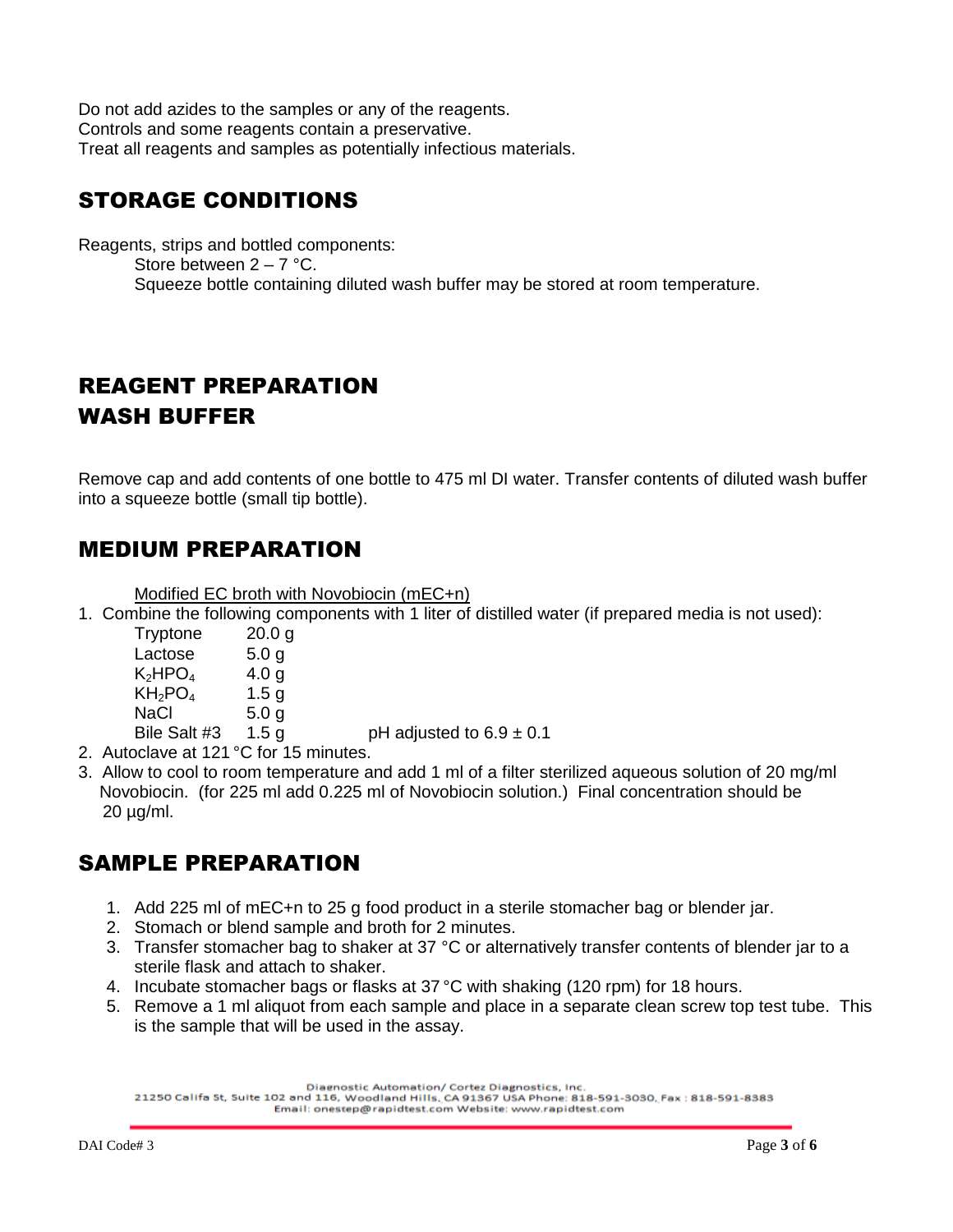#### TEST PROCEDURE

- 1. Break off number of wells needed (number of samples plus 2 for controls) and place in strip holder.
- 2. Add 100 µl of the negative control to well #1 and 100 µl of positive control to well #2 (use both as undiluted).
- 3. Add 100 µl of the test supernatant to the appropriate test well.
- 4. Incubate at room temperature for 30 minutes, then wash. \*
- 5. Add 2 drops of Reagent 1 (blue solution) to each well.
- 6. Incubate at room temperature for 30 minutes, then wash.
- 7. Add 2 drops of Reagent 2 (red solution) to each well.
- 8. Incubate at room temperature for 30 minutes, then wash**. Slap out excess fluid against an absorbent towel.**
- 9. Add 2 drops of Chromogen to each well.
- 10. Incubate at room temperature for 10 minutes.
- 11. Add 2 drops of Stop Solution to each well. Mix wells by tapping strip holder.
- 12. Read results visually or on a spectrophotometer using a bichromatic reading, with the filters set at 450nm and 620-650nm. Zero the reader on air.

\* Each washing consists of dumping the contents of the wells into an appropriate container with disinfecting solution (e.g. 3% bleach in water) and using the diluted wash buffer to fill to overflowing in each well, shaking out the contents and refilling the wells for a total of 3 times. Samples with sticky particulate matter may require more thorough washing than other samples. The potential exists for false positive results if the sample is not thoroughly washed from the well before addition of subsequent reagents.

Controls must be included each time the kit is run

#### INTERPRETATION OF RESULTS - VISUAL

**Reactive:** Any sample well that has distinct and substantial yellow color. **Negative:** Any sample well that does not have distinct yellow color.

NOTE: The negative control, as well as some samples, may show some slight color.

#### INTERPRETATION OF RESULTS – ELISA READER

Zero reader on air. Read all wells using a bichromatic reading with filters at 450nm and 620-650nm.

**Reactive:** Absorbance reading of 0.15 and above indicates the sample contains Verotoxin antigen. **Negative:** Absorbance reading less than 0.15 indicates the sample does not contain detectable levels of Verotoxin antigen.

Diagnostic Automation/ Cortez Diagnostics, Inc.

21250 Califa St, Suite 102 and 116, Woodland Hills, CA 91367 USA Phone: 818-591-3030, Fax : 818-591-8383 Email: onestep@rapidtest.com Website: www.rapidtest.com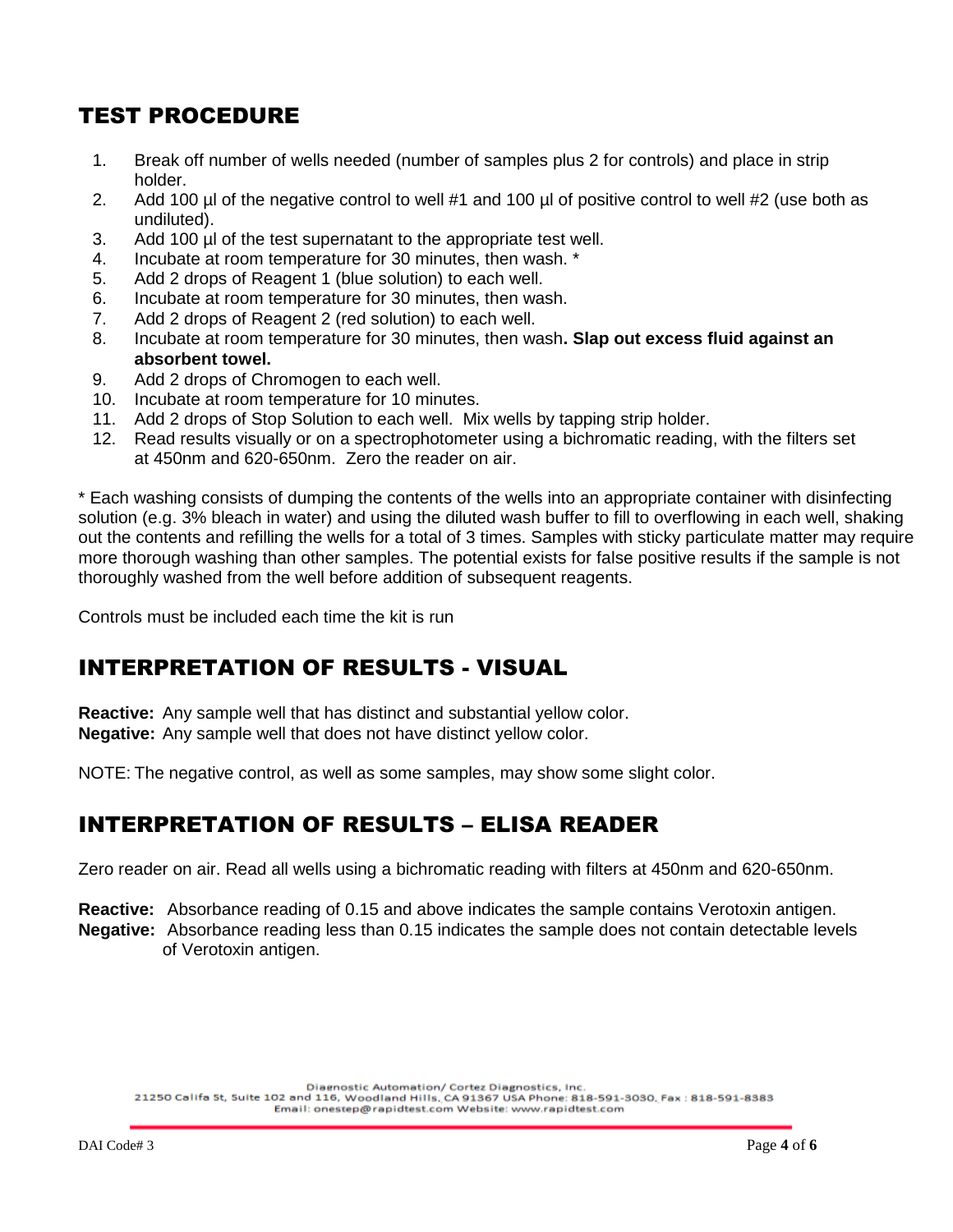#### QUALITY CONTROL

The use of a positive and negative control allows easy validation of kit stability. For a valid test, the positive control must be over 0.5 OD units and the negative control must be under 0.15 OD units. Should the values fall outside these ranges, the kit should not be used.

#### TROUBLESHOOTING

**Problem:** Negative control has substantial color development. *Correction:* Washings were insufficient. Repeat test with more vigorous washings.

#### REFERENCES

- 1. Johnson, Roger P., William C. Cray, and Shelley T. Johnson. "Serum Antibody Responses of Cattle following Experimental Infection with *Escherichia coli* 0157:H7". Infection and Immunity. May 1996, pp. 1879-1883.
- 2. Gray, Larry D. "Escherichia, Salmonella, Shigella, and Yersinia". Manual of Clinical Microbiology. 6th edition. American Society for Microbiology, pp.450-453.
- 3. Martin, I.E., S.D. Tyler, K.D. Tyler, R. Khakhria, and W.M. Johnson. "Evaluation of Ribotyping as Epidemiologic Tool for Typing *Escherichia coli* Serogroup 0157 Isolates". Journal of Clinical Microbiology. Mar. 1996, pp. 720-723.
- 4. Ramotar, K., E. Henderson, R. Szumski, and T.J. Louie. "Impact of Free Verotoxin Testing on Epidemiology of Diarrhea Caused by verotoxin-producing *Escherichia coli*". Journal of Clinical Microbiology. May 1995, pp. 1114-1120.
- 5. Karch, H., C. Janetzki-Mittmann, S. Aleksic, and M. Datz. "Isolation of Enterohemorrhagic *Escherichia coli* 0157 Strains from patients with Hemolytic-Uremic Syndrome by Using

Immunomagnetic Separation, DNA-Based Methods, and Direct Culture". Journal of Clinical Microbiology. Mar. 1996, pp.516-519.

- 6. Park, C.H., N.M. Vandel, and D.L. Hixon. "Rapid Immunoassay for Detection of *Escherichia coli* 0157 Directly from Stool Specimens". Journal of Clinical Microbiology. Apr. 1996, pp. 988-990.
- 7. Law, D. and J. Kelly. "Use of Heme and Hemoglobin by *Escherichia coli* 0157 and Other Shiga like-Toxin-Producing *E. coli* Serogroups". Infection and Immunity. Feb. 1995, pp.700-702.
- 8. Ramotar, K., B. Waldhart, D. Church, R. Szumski, and T.J. Louie. "Direct Detection of Verotoxin Producing *Escherichia coli* in Stool Samples by PCR". Journal of Clinical Microbiology. Mar. 1995, pp. 519-524.
- 9. Park, C.H. and D.L. Hixon. "Evaluation of a Commercial ELISA Test for Detection of Escherichia coli 0157 Antigen directly from Stool Specimens". Recent Advances in Verocytotoxin-producing *Escherichia coli* Infections. International Congress Series 1072. pp.97-100.
- 10. Dylla, B.L., E.A. Vetter, J.G. Hughes, and F.R. Cockerill, III. "Evaluation of an Immunoassay for Direct Detection of *Escherichia coli* 0157 in Stool Specimens". Journal of Clinical Microbiology. Jan. 1995, pp.222-224.
- 11. Caprioli, A., I. Luzzi, F. Rosmini, C. Resti, A. Edefonti, F. Perfumo, C. Farina, A. Goglio, A. Gianviti, and G. Rizzoni. "Communitywide Outbreak of Hemolytic-Uremic Syndrome Associated with Non 0157 Verocytotoxin-Producing *Escherichia coli*". The Journal of Infectious Diseases. 1994, vol. 169: pp.208-11.

Diagnostic Automation/ Cortez Diagnostics, Inc.

<sup>21250</sup> Califa St, Suite 102 and 116, Woodland Hills, CA 91367 USA Phone: 818-591-3030, Fax : 818-591-8383 Email: onestep@rapidtest.com Website: www.rapidtest.com